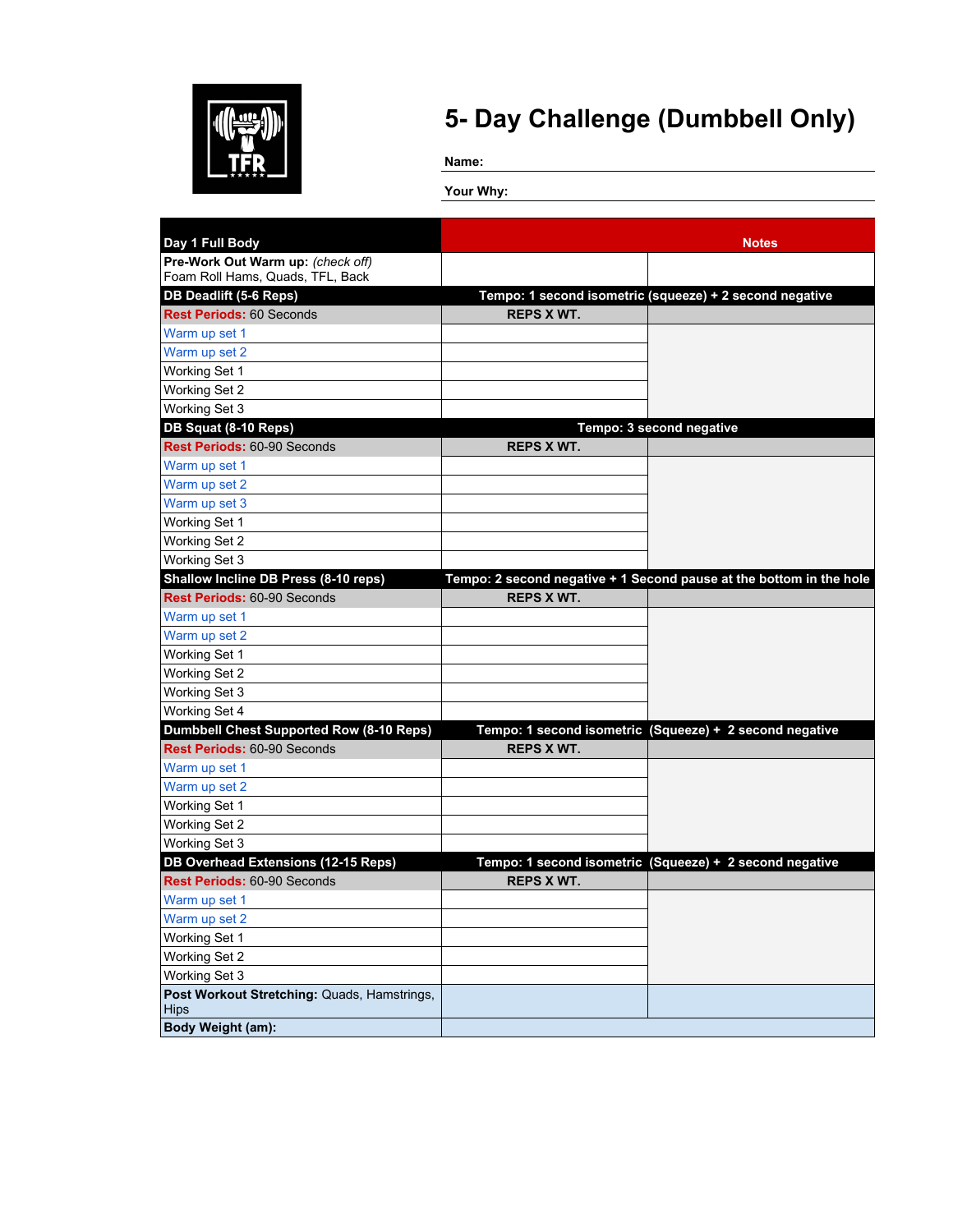

**Name:**

| Day 2 (10-15 minutes core)         |                                   | <b>Notes</b>                         |
|------------------------------------|-----------------------------------|--------------------------------------|
|                                    |                                   |                                      |
| <b>Planks</b>                      |                                   |                                      |
| Rest Periods: 30-60 Seconds        | <b>Time</b>                       |                                      |
| Working Set 1                      |                                   |                                      |
| Working Set 2                      |                                   |                                      |
| Working Set 3                      |                                   |                                      |
| V-Up Sit Ups 12-15 Reps            |                                   |                                      |
| <b>Rest Periods: 30-60 Seconds</b> | <b>Reps</b>                       |                                      |
| Working Set 1                      |                                   |                                      |
| <b>Working Set 2</b>               |                                   |                                      |
| Working Set 3                      |                                   |                                      |
| Working Set 4                      |                                   |                                      |
| <b>Glute Bridge 12-15 Reps</b>     |                                   | Tempo: 3 second Hold At The Top      |
| Rest Periods: 30-60 Seconds        | <b>REPS X WT.</b>                 |                                      |
| Warm up set 1                      |                                   |                                      |
| Warm up set 2                      |                                   |                                      |
| Warm up set 3                      |                                   |                                      |
| Working Set 1                      |                                   |                                      |
| Working Set 2                      |                                   |                                      |
| Working Set 3                      |                                   |                                      |
|                                    |                                   | Fast paced walk 3-4mph on treadmill, |
| <b>Active Recovery Cardio:</b>     | 20 min Low Intensity Steady state | outside, bike, elliptical, etc       |
| Body Weight (am):                  |                                   |                                      |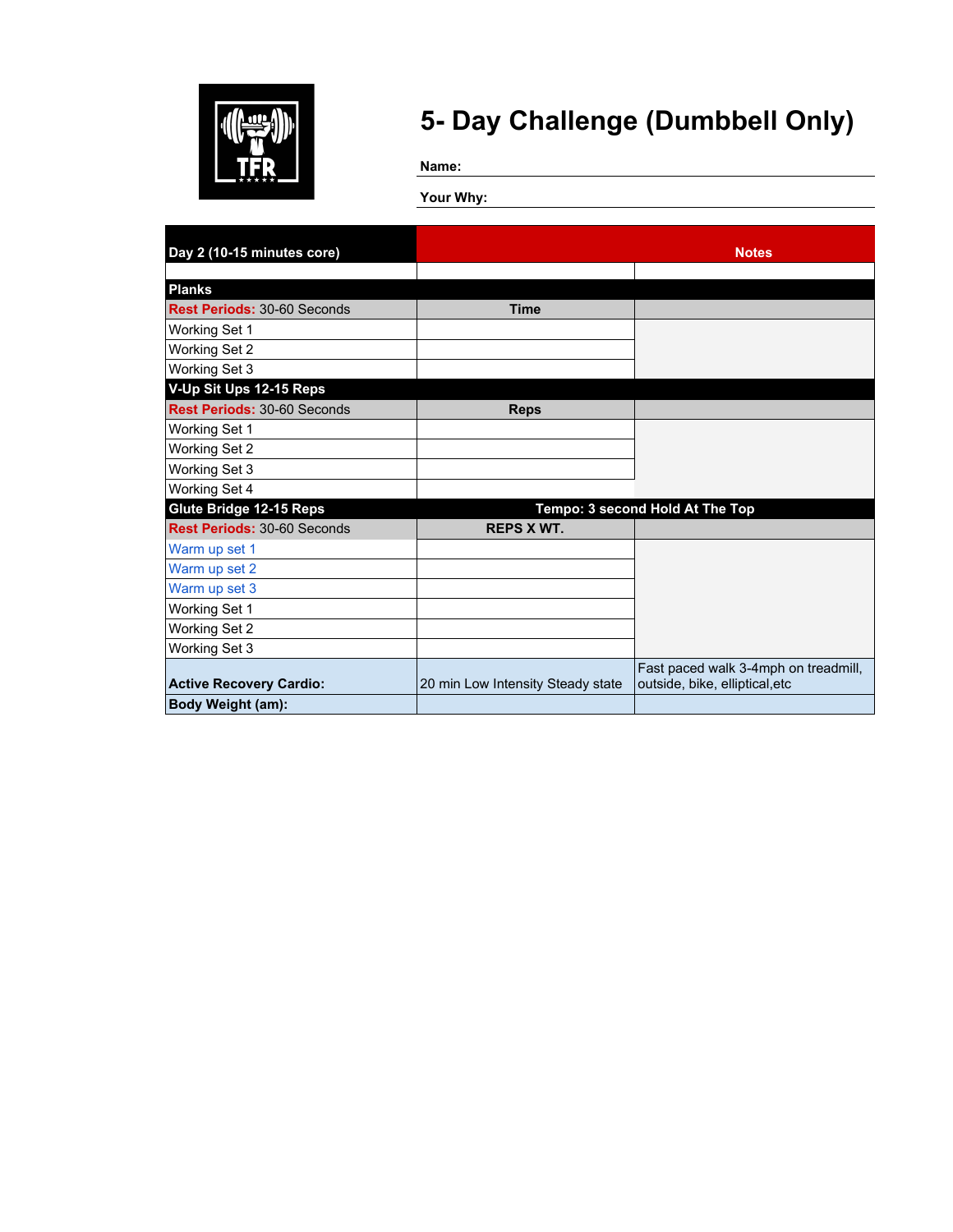

**Name:**

| Day 3 Full Body                                     |                   | <b>Notes</b>                                            |
|-----------------------------------------------------|-------------------|---------------------------------------------------------|
| Pre-Work Out Warm up: (check off)                   |                   |                                                         |
| Foam Roll Hams, Quads, TFL, Back                    |                   |                                                         |
| <b>Walking Lunges (10 strides per leg)</b>          |                   | <b>Tempo: Smooth &amp; Controlled</b>                   |
| Rest Periods: 60-90 Seconds                         | <b>REPS X WT.</b> |                                                         |
| Warm up set 1                                       |                   |                                                         |
| Working Set 1                                       |                   |                                                         |
| Working Set 2                                       |                   |                                                         |
| Working Set 3                                       |                   |                                                         |
| DB Glute Bridge (8-10 Reps)                         |                   | Tempo: 1 second isometric (squeeze) + 2 second negative |
| Rest Periods: 60-90 Seconds                         | <b>REPS X WT.</b> |                                                         |
| Warm up set 1                                       |                   |                                                         |
| Warm up set 2                                       |                   |                                                         |
| Working Set 1                                       |                   |                                                         |
| <b>Working Set 2</b>                                |                   |                                                         |
| Working Set 3                                       |                   |                                                         |
| Working Set 4                                       |                   |                                                         |
| Flat DB Press (6-8 reps)                            |                   | Tempo: 2 second negative + 1 Second pause at the bottom |
| Rest Periods: 60-90 Seconds                         | <b>REPS X WT.</b> |                                                         |
| Warm up set 1                                       |                   |                                                         |
| Warm up set 2                                       |                   |                                                         |
| Working Set 1                                       |                   |                                                         |
| Working Set 2                                       |                   |                                                         |
| Working Set 3                                       |                   |                                                         |
| Working Set 4                                       |                   |                                                         |
| <b>Dumbbell Row (8-10 Reps)</b>                     |                   | Tempo: 1 second isometric (Squeeze) + 2 second negative |
| Rest Periods: 60-90 Seconds                         | <b>REPS X WT.</b> |                                                         |
| Warm up set 1                                       |                   |                                                         |
| Warm up set 2                                       |                   |                                                         |
| Working Set 1                                       |                   |                                                         |
| Working Set 2                                       |                   |                                                         |
| Working Set 3                                       |                   |                                                         |
| <b>Seated Dumbbell Curls (8-10 Reps)</b>            |                   | Tempo: 1 second isometric (Squeeze) + 2 second negative |
| <b>Rest Periods: 60-90 Seconds</b>                  | <b>REPS X WT.</b> |                                                         |
| Warm up set 1                                       |                   |                                                         |
| Warm up set 2                                       |                   |                                                         |
| Working Set 1                                       |                   |                                                         |
| Working Set 2                                       |                   |                                                         |
| Working Set 3                                       |                   |                                                         |
| Working Set 4                                       |                   |                                                         |
| Post Workout Stretching: Quads,<br>Hamstrings, Hips |                   |                                                         |
| <b>Body Weight (am):</b>                            |                   |                                                         |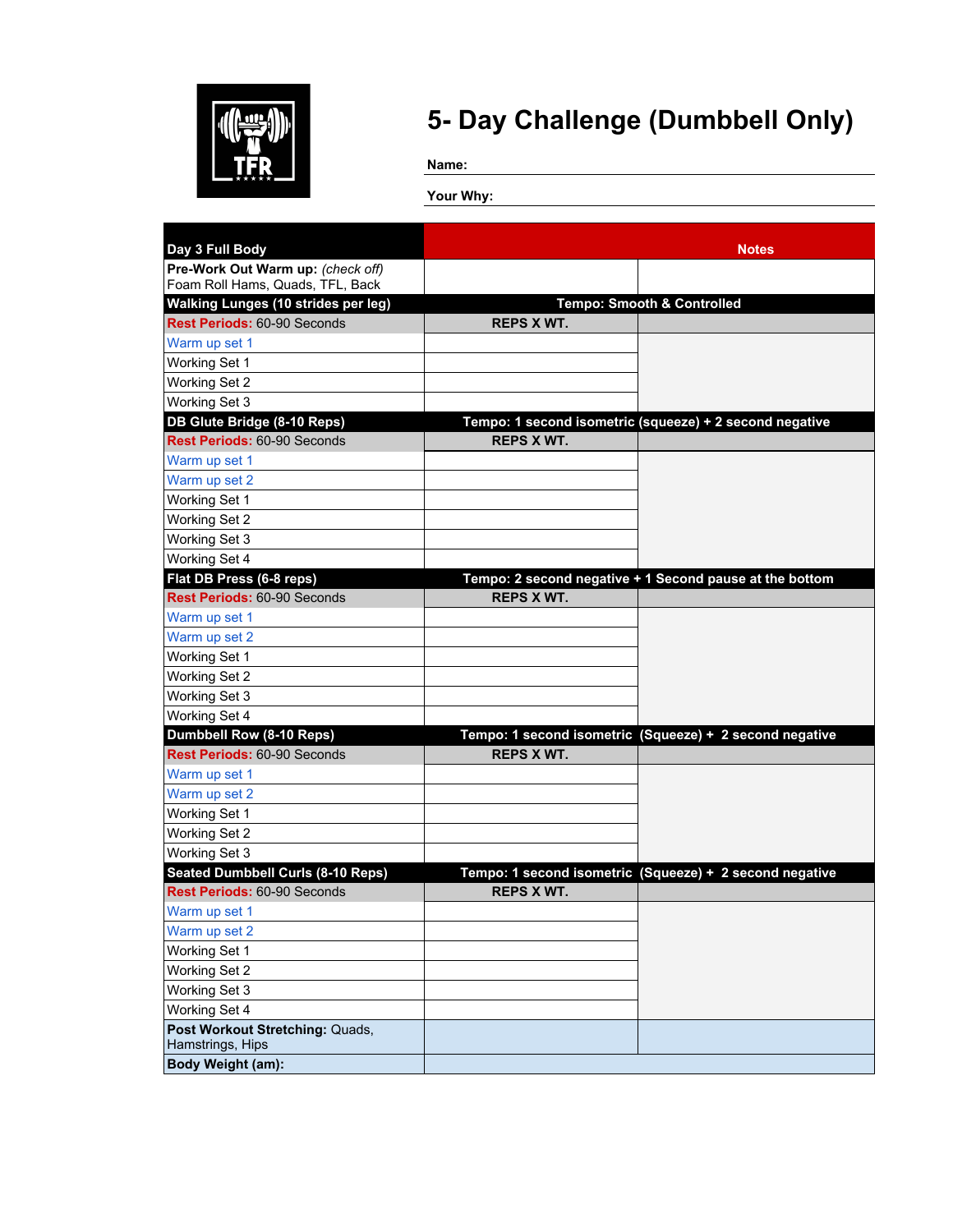

**Name:**

| Day 4 (10-15 minutes core)         |                                   | <b>Notes</b>                         |
|------------------------------------|-----------------------------------|--------------------------------------|
|                                    |                                   |                                      |
| <b>Planks</b>                      |                                   |                                      |
| <b>Rest Periods: 30-60 Seconds</b> | <b>Time</b>                       |                                      |
| Working Set 1                      |                                   |                                      |
| Working Set 2                      |                                   |                                      |
| Working Set 3                      |                                   |                                      |
| V-Up Sit Ups 12-15 Reps            |                                   |                                      |
| Rest Periods: 30-60 Seconds        | <b>Reps</b>                       |                                      |
| <b>Working Set 1</b>               |                                   |                                      |
| Working Set 2                      |                                   |                                      |
| Working Set 3                      |                                   |                                      |
| Working Set 4                      |                                   |                                      |
| <b>Glute Bridge 12-15 Reps</b>     |                                   | Tempo: 3 second Hold At The Top      |
| Rest Periods: 30-60 Seconds        | <b>REPS X WT.</b>                 |                                      |
| Warm up set 1                      |                                   |                                      |
| Warm up set 2                      |                                   |                                      |
| Warm up set 3                      |                                   |                                      |
| Working Set 1                      |                                   |                                      |
| Working Set 2                      |                                   |                                      |
| Working Set 3                      |                                   |                                      |
|                                    |                                   | Fast paced walk 3-4mph on treadmill, |
| <b>Active Recovery Cardio:</b>     | 20 min Low Intensity Steady state | outside, bike, elliptical, etc       |
| <b>Body Weight (am):</b>           |                                   |                                      |